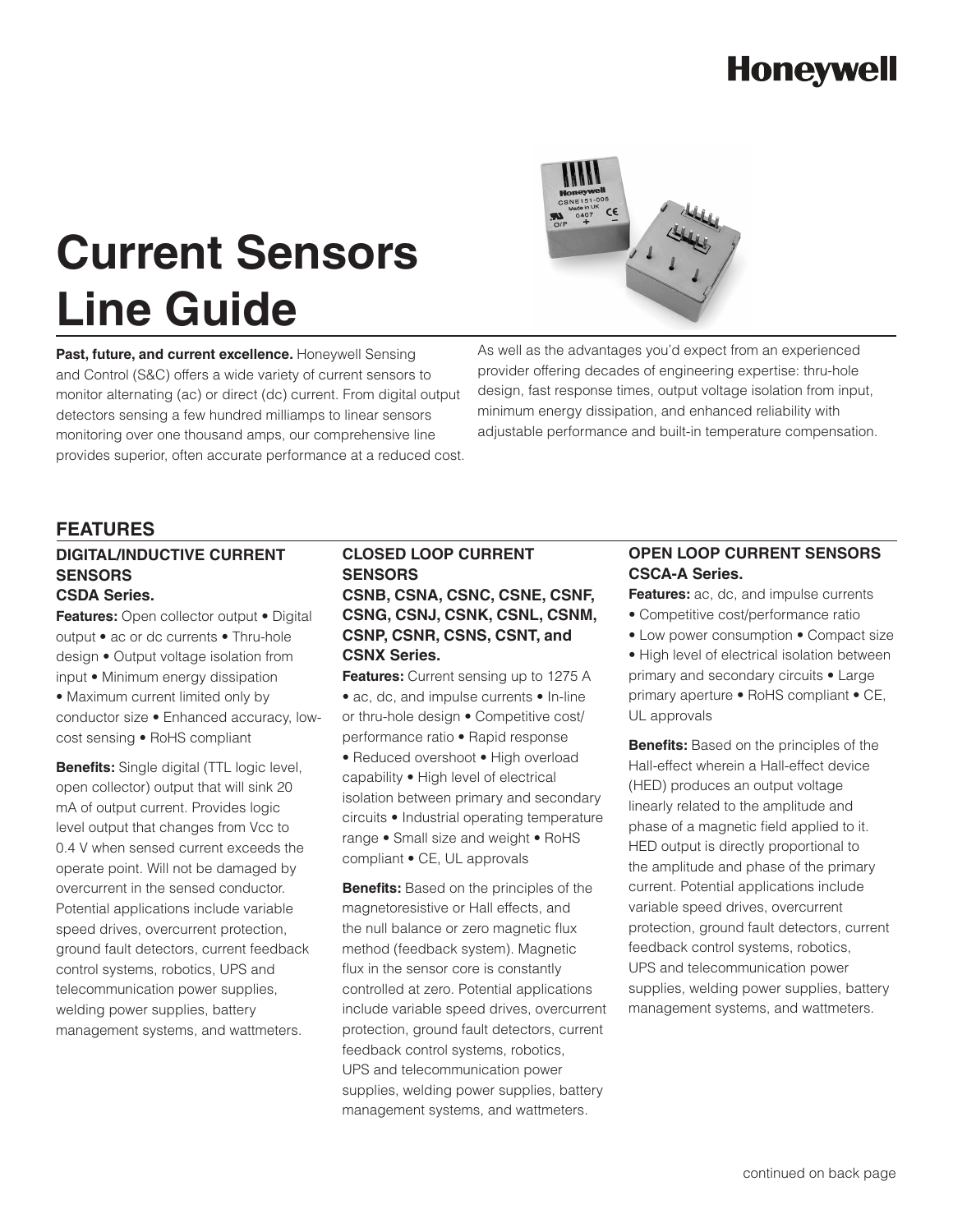### **Current Sensors Line Guide**

**Digital/Inductive Current Sensors**



### **Common sense. Global leadership.**

Honeywell S&C offers linear (analog) open loop, digital, or closed-loop current sensors. When any of these sensors detect predetermined signals, the system then performs the designated task. For instance, the digital signal's logic level output may sound an alarm, start a motor, or open a valve. The linear signal duplicates the waveform — often ideal for feedback elements to control a motor, or regulate machine function. And Honeywell's new closed-loop current sensor with magnetoresistive (MR) technology offers amazing offset drift performance over a wide temperature range with almost no thermal drift, for enhanced accuracy.

For proven engineering expertise, component dependability, and global support, trust Honeywell S&C.

#### **CSDA Series**

| <b>Operate current</b>       | 0.5 A.t. nom., 3.5 A.t. nom.       |
|------------------------------|------------------------------------|
| <b>Sensed current type</b>   | ac or dc                           |
| <b>Output</b>                | voltage                            |
| <b>Response time</b>         | $100$ $\mu$ s                      |
| Accuracy                     | better than $0.5\%$                |
| <b>Mounting</b>              | PCB mounting pins or screw mount   |
| <b>Pinout style</b>          | 3-pin PCB or 3-pin AMP connector   |
| <b>Operating temperature</b> | -25 °C to 85 °C [-13 °F to 185 °F] |
| Supply voltage               | 6 Vdc to 16 Vdc                    |

| <b>Closed Loop</b><br><b>Current Sensors</b> |                                                           | CNA11                                                  | <b>Honeywell</b><br>CSNF151<br>$1025 + V$<br>Made in UK O/P                |
|----------------------------------------------|-----------------------------------------------------------|--------------------------------------------------------|----------------------------------------------------------------------------|
|                                              | <b>CSNX Series</b>                                        | <b>CSNA Series</b>                                     | <b>CSNF Series</b>                                                         |
| <b>Sensed current range</b>                  | ±56A                                                      | $\pm$ 70 A, $\pm$ 90 A, $\pm$ 100 A                    | $\pm$ 150 A, $\pm$ 180 A, $\pm$ 200 A                                      |
| <b>Sensed current type</b>                   | ac, dc, impulse                                           | ac, dc, impulse                                        | ac, dc, impulse                                                            |
| <b>Output</b>                                | current                                                   | current                                                | current                                                                    |
| <b>Coil turns</b>                            | 2000 (50 Ohm coil)                                        | 1000 (90 or 50 Ohm coil)<br>2000 (160 or 130 Ohm coil) | 1000 (30 Ohm coil)<br>2000 (100 Ohm coil)                                  |
| <b>Response time</b>                         | $< 0.2$ µs                                                | $< 1 \mu s$                                            | $< 0.5 \,\mu s$                                                            |
| <b>Accuracy</b>                              | ±0.24%                                                    | ±0.5%                                                  | ±0.5%                                                                      |
| <b>Mounting</b>                              | PCB on 11-pins                                            | PCB on 3-pins                                          | PCB on 3-pins                                                              |
| <b>Pinout style</b>                          | unipolar                                                  | offset                                                 | center                                                                     |
| <b>Operating temperature</b>                 | $-40$ °C to 85 °C<br>[-40 $\degree$ F to 185 $\degree$ F] | $0^{\circ}$ C to 70 $^{\circ}$ C<br>[32 °F to 158 °F]  | $-40\,^{\circ}\mathrm{C}$ to 85 $^{\circ}\mathrm{C}$<br>[-40 °F to 185 °F] |
| <b>Supply voltage</b>                        | 4.75 Vdc to 5.25 Vdc                                      | $\pm$ 13 Vdc, $\pm$ 15 Vdc                             | $±12$ Vdc to $±15$ Vdc                                                     |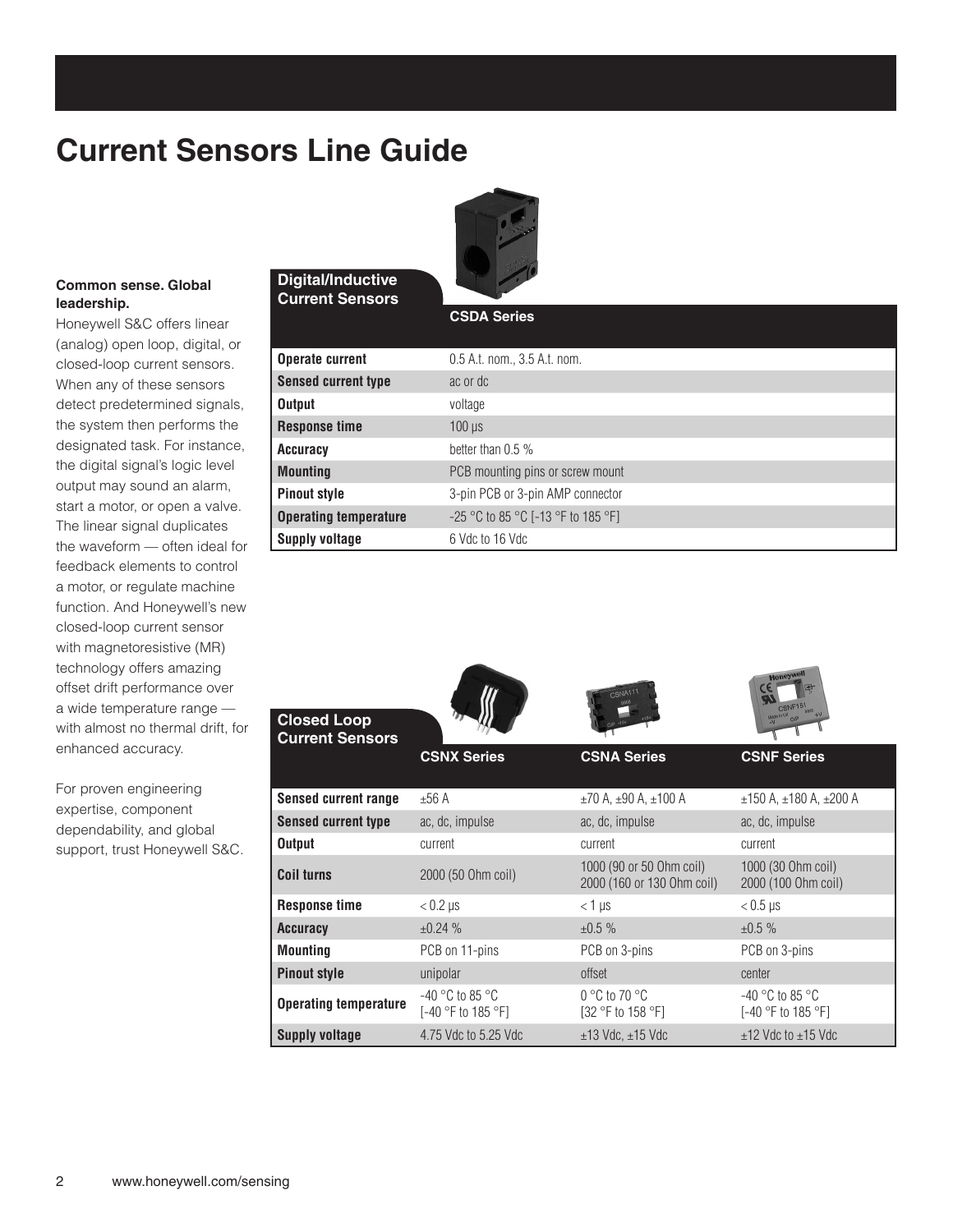# **Honeywell**

 $\sqrt{v}$ 

| <b>Closed Loop</b><br><b>Current Sensors</b> | CSNB131-002                     |                                    | <b>Headers</b><br><b>CSNE151-100</b><br>$*_{\circ}$ |
|----------------------------------------------|---------------------------------|------------------------------------|-----------------------------------------------------|
|                                              | <b>CSNB Series</b>              | <b>CSNC Series</b>                 | <b>CSNE Series</b>                                  |
| <b>Sensed current range</b>                  | ±100 A                          | ±90A                               | $±36$ A, $±90$ A                                    |
| <b>Sensed current type</b>                   | ac, dc                          | ac, dc                             | ac, dc, impulse                                     |
| <b>Output</b>                                | current                         | current                            | current                                             |
| <b>Coil turns</b>                            | 2000                            | 1000 (50 Ohm coil)                 | 1000 (110 Ohm or 66 Ohm coil)                       |
| <b>Response time</b>                         | $< 1 \mu s$                     | $<$ 1 µs                           | $<$ 1 µs                                            |
| <b>Accuracy</b>                              | ±0.5%                           | ±0.5%                              | ±0.5%                                               |
| <b>Mounting</b>                              | PCB on 3 pins                   | PCB on 3 pins                      | PCB on 13 pins                                      |
| <b>Pinout style</b>                          | Offset                          | Offset                             | $5$ -pin                                            |
| <b>Operating temperature</b>                 | 0 °C to 70 °C [32 °F to 158 °F] | -25 °C to 85 °C [-13 °F to 185 °F] | 0 °C to 70 °C [32 °F to 158 °F]                     |
| <b>Supply voltage</b>                        | $±15.0$ Vdc                     | $±13.0$ Vdc                        | $±12$ Vdc to $±15$ Vdc                              |

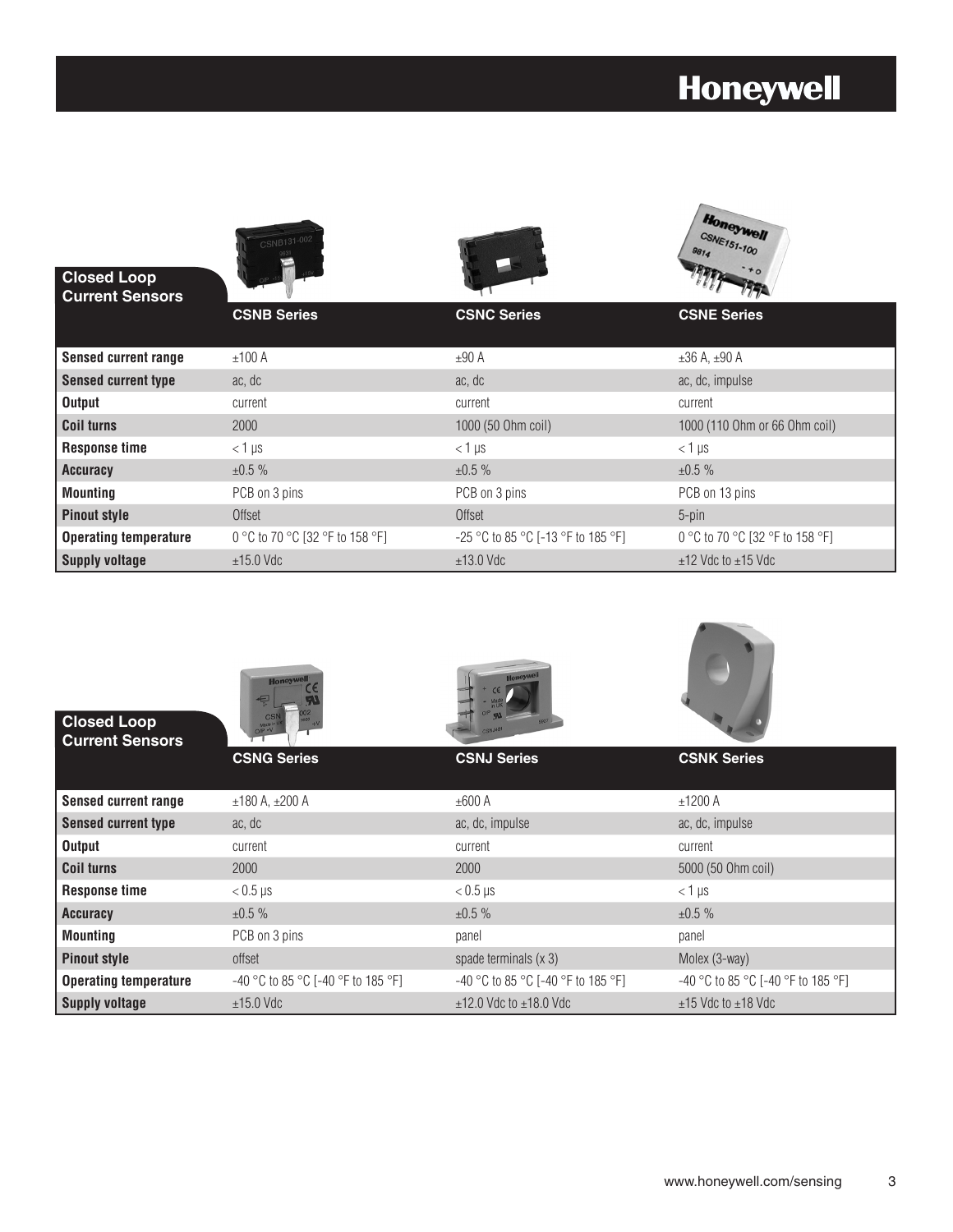### **Current Sensors Line Guide**



**Closed Loop Current Sensors**







|                              | <b>CSNL Series</b>                   | <b>CSNM Series</b>                   | <b>CSNP Series</b>                   |
|------------------------------|--------------------------------------|--------------------------------------|--------------------------------------|
| <b>Sensed current range</b>  | ±600 A                               | ±1000 A                              | $±90$ A                              |
| <b>Sensed current type</b>   | ac, dc                               | ac, dc                               | ac, dc                               |
| Output                       | current                              | current                              | current                              |
| <b>Coil turns</b>            | 2000                                 | 3000                                 | 1000                                 |
| <b>Response time</b>         | $< 0.5$ µs                           | $<$ 1 µs                             | $< 0.5$ µs                           |
| <b>Accuracy</b>              | ±0.5%                                | ±0.5%                                | ±0.5%                                |
| <b>Mounting</b>              | panel                                | panel                                | PCB on 3 pins                        |
| <b>Pinout style</b>          | Molex (3-way)                        | Molex (3-way)                        | offset                               |
| <b>Operating temperature</b> | $-40$ °C to 85 °C [-40 °F to 185 °F] | $-40$ °C to 85 °C [-40 °F to 185 °F] | $-40$ °C to 85 °C [-40 °F to 185 °F] |
| <b>Supply voltage</b>        | $±12.0$ Vdc to $±18.0$ Vdc           | $±12.0$ Vdc to $±18.0$ Vdc           | $±12.0$ Vdc to $±15.0$ Vdc           |



**Operating temperature** -40 °C to 85 °C [-40 °F to 185 °F] -40 °C to 85 °C [-40 °F to 185 °F] -40 °C to 85 °C [-40 °F to 185 °F]

**Supply voltage**  $\pm$ 12 Vdc to  $\pm$ 18 Vdc  $\pm$ 12.0 Vdc to  $\pm$ 12.0 Vdc to  $\pm$ 12.0 Vdc to  $\pm$ 12.0 Vdc to  $\pm$ 15.0 Vdc

**Pinout style Molex (3-way) Center, offset** offset offset offset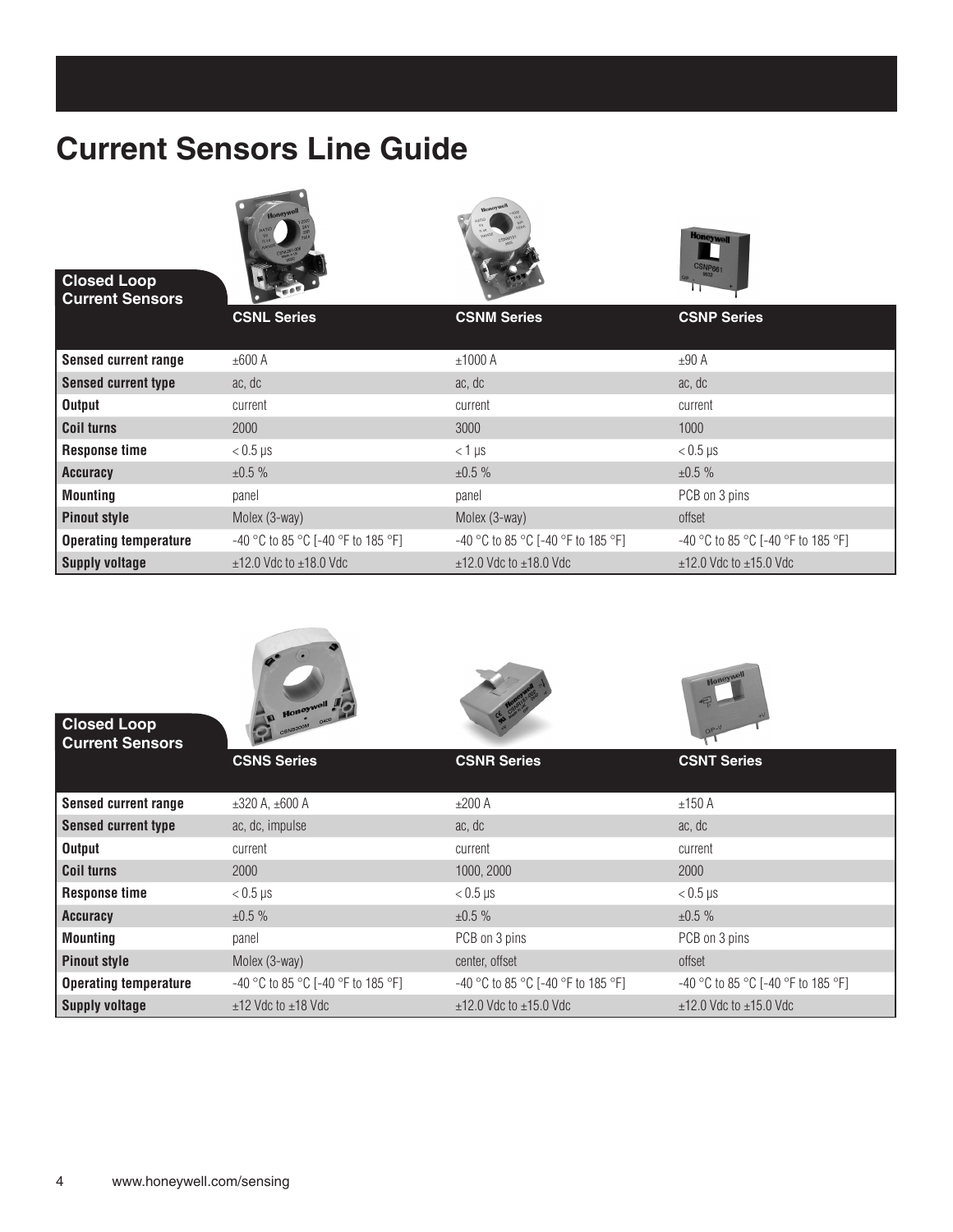### **Honeywell**



 $N =$  Number of turns

| Open Loop<br><b>Current Sensors</b> |                                        |                                     |                                     |
|-------------------------------------|----------------------------------------|-------------------------------------|-------------------------------------|
|                                     | <b>CSLS Series</b>                     | <b>CSLT Series</b>                  | <b>CSLW Series</b>                  |
| <b>Sensed current range</b>         | ±60 A                                  | ±100 A                              | $±1$ A, $±5$ A, $±40$ mA, $±200$ mA |
| <b>Sensed current type</b>          | ac, dc                                 | ac, dc                              | ac, dc                              |
| <b>Output</b>                       | sink/source                            | sink/source                         | sink/source                         |
| <b>Coil turns</b>                   |                                        |                                     | 12, 60, 300, 1500                   |
| <b>Response time</b>                | $3 \mu s$                              | $3 \mu s$                           | $3 \mu s$                           |
| <b>Sensitivity</b>                  | 15 mV/AT $\pm 2$ mV/AT $\oslash$ 5 Vdc | 15 mV/AT $\pm$ 2 mV/AT @ 5 Vdc      | various                             |
| <b>Mounting</b>                     | PCB                                    | PCB                                 | <b>PCB</b>                          |
| <b>Pinout style</b>                 | $3$ -pin                               | 3-pin                               | 5-pin                               |
| <b>Operating temperature</b>        | -25 °C to 100 °C [-13 °F to 212 °F]    | -25 °C to 100 °C [-13 °F to 212 °F] | -25 °C to 100 °C [-13 °F to 212 °F] |
| <b>Supply voltage</b>               | 4.5 Vdc to 10.5 Vdc                    | 4.5 Vdc to 10.5 Vdc                 | 4.5 Vdc to 10.5 Vdc                 |